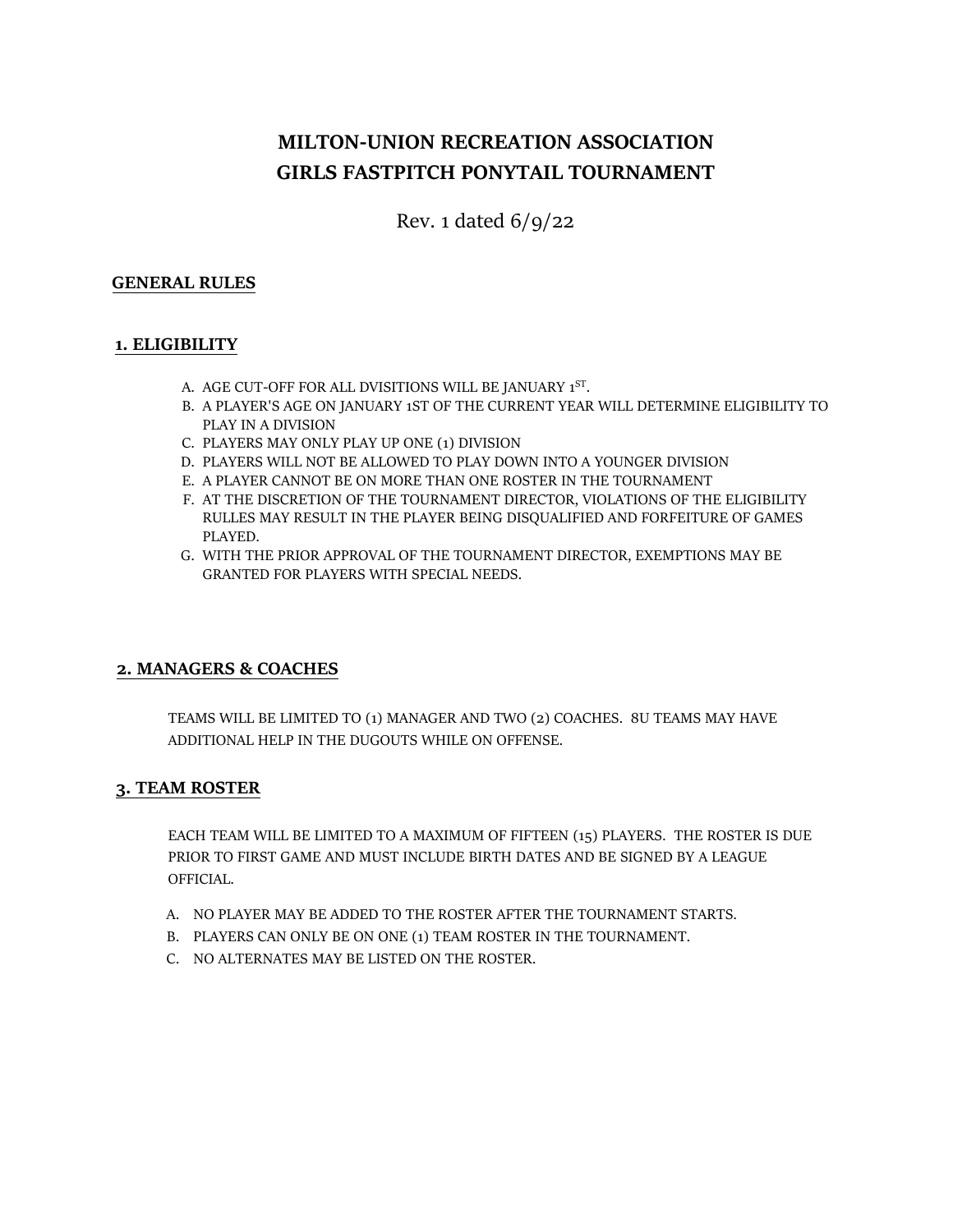## **4. AWARDS**

INDIVIDUAL AWARDS WILL BE AWARDED TO THE PLAYERS FOR FIRST  $(1^{ST})$  AND SECOND  $(2^{ND})$ PLACE TEAMS IN EACH DIVISION. MAXIMUM OF FIFTEEN (15) AWARDS WILL BE AWARDED PER TEAM.

## **5. GENERAL RULES OF PLAY**

- A. IT WILL BE AT THE DISCRETION OF THE MANAGERS AS TO WHO WILL COACH BASES: COACHES, PLAYERS, OR BOTH.
- B. ONLY THE MANAGER, COACHES, PLAYERS AND THE BATBOY/GIRL ARE ALLOWED IN THE DUGOUT DURING A GAME.
- C. ONLY THE MANAGER, OR ACTING MANAGER, WILL BE ALLOWED ON THE PLAYING FIELD TO DISCUSS A DECISION WITH THE UMPIRE. ANY OTHERS WILL BE EJECTED FROM THE PARK.
- D. IF A TEAM FAILS TO FIELD EIGHT (8) ELIGIBLE UNIFORMED PLAYERS BY GAME TIME, THE UMPIRE-IN-CHIEF WILL DECLARE A GAME FORFEITED IN FAVOR OF THE OPPOSING TEAM. THERE WILL BE **NO** GRACE PERIOD.
- E. ALL CATCHERS MUST WEAR A FACEMASK WHEN WARMING UP THE PITCHERS.
- F. FREE SUBSTITUTION WILL APPLY TO 8U, 10U AND 12U.
- G. THE BATTING ORDER IN 8U, 10U AND 12U WILL BE CONTINUOUS AND WILL CONSIST OF ALL PLAYERS PRESENT AND ELIGIBLE TO PLAY.
- H. RUNNERS MUST SLIDE TO AVOID MALICIOUS CONTACT ON ALL CLOSE PLAYS. FAILURE TO DO SO WILL RESULT IN THE RUNNER BEING CALLED OUT. FLAGRANT VIOLATIONS WILL RESULT IN THE EJECTION OF THE RUNNER FROM THE GAME. **NO WARNINGS WILL BE GIVEN.**
- I. *NO INFIELD PRACTICE WILL BE PERMITTED*.
- J. BATTERS WILL NOT THROW THE BAT. AFTER ONE INSTANCE A WARNING WILL BE ISSUED TO BOTH TEAMS, SUBSEQUENT INSTANCES WILL RESULT IN THE BATTER BEING CALLED OUT
- K. ALL EQUIPMENT MUST BE KEPT IN THE DUGOUTS.
- L. A TIME LIMIT WILL BE ENFORCED. NO NEW INNING MAY START AFTER 1 HOUR AND 15 MINUTES.
- M. ANY PLAYER WHO BECOMES SICK OR INJURED DURING THE GAME MAY BE "SKIPPED" FOR THE REMAINDER OF THE GAME WITH NO OUT RECORDED. **HOWEVER:** a PLAYER "SKIPPED" UNDER THIS RULE IS INELIGIBLE TO PLAY AGAIN IN THE SAME GAME.

## **6. RULES OF CONDUCT**

- A. THE UMPIRE-IN-CHIEF HAS COMPLETE AUTHROTY OVER THE GAME BEING PLAYED
- B. ANY PLAYER, MANAGER OR COACH THAT EXHIBITS GROSS MISCONDUSCT, POOR SPROTSMANSHIP OR ABUSIVE LANGUAGE WILL IMMEDIATELY BE REMOVED FROM THE COMPLEX BY THE MANAGER OR UMPIRE-IN-CHIEF. REFUSAL TO COMPLY WILL SUBJECT THEIR TEAM TO FORFEITURE.
- C. NO SHOUTING AT, BAITING OR DISTRACTING ANY PLAYER OR UMPIRE BY AN OPPOSING COACH, PLAYER OR SPECTATOR IS ALLOWED. THE UMPIRE WILL ISSUE ONLY ONE (1) WARNING AND ANY FURTHER INSTANCES WILL RESULT IN IMMEDIATE REMOVAL FROM THE COMPLEX. REFUSAL TO COMPLY WILL SUBJECT THEIR TEAM TO FORFEITURE.
- D. THE TEAM MANAGERS IS ULTIMATELY RESPONSIBLE FOR THE ACTION OF THEIR COACHES, PLAYERS AND FANS.
- E. SPECTATORS WILL NOT BE ALLOWED ON THE FIELDS, IN THE DUGOUTS OR STAND BEHIND THE BACKSTOP WHEN THE GAME IS IN PROGRESS
- F. NO PROTESTS ALLOWED. **UMPIRE'S DECISION IS FINAL.**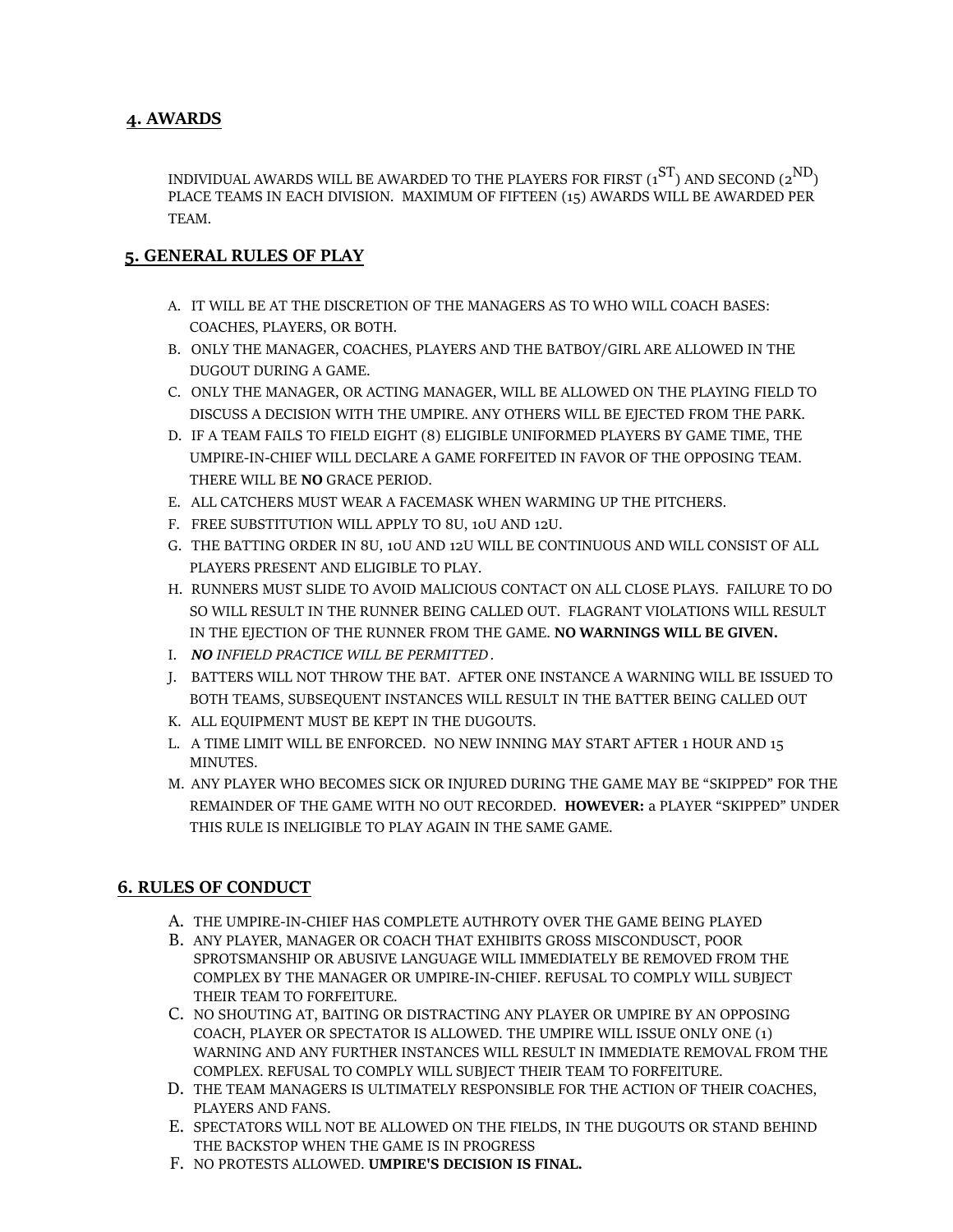## **7. SAFETY PROTECTION**

- A. NO STEEL SPIKES ARE PERMITTED. MOLDED SPIKES WILL BE ALLOWED AT ALL AGES.
- B. ALL BATTERS AND RUNNERS ARE REQUIRED TO WEAR PROTECTIVE HELMETS. RUNNERS INTENTIONALLY LOSING THEIR HELMETS, IN THE UMPIRE'S OPINION, WILL BE CALLED OUT.
- C. ALL HELMETS MUST HAVE A FACE MASK & CHIN STRAP; THE STRAPS MUST BE FASTENED.
- D. ALL BAT BOYS/GIRLS AND BASE COACHES UNDER THE AGE OF EIGHTEEN (18) MUST WEAR PROTECTIVE HELMET DURING THE GAME.
- E. ALL CATCHERS MUST WEAR FULL GEAR INCLUDING PROTECTIVE HELMET, MASK, SHIN GUARDS, AND CHEST PROTECTION.
- F. ALL IN-FIELD PLAYERS MUST WEAR FACE PROTECTION.

## **8. SCORES**

SCORES OF EACH GAME SHALL BE TURNED IN TO THE TOURNAMENT DIRECTOR BY THE HOME TEAM IMMEDIATELY FOLLOWING THE GAME.

HOME TEAM WILL BE THE OFFICIAL SCOREKEEPER. HOME TEAM WILL BE DETERMINED BY TOSSING OF A COIN PRIOR TO POOL GAMES. HOME TEAM WILL BE DETERMINED BY BETTER SEED IN BRACKET PLAY.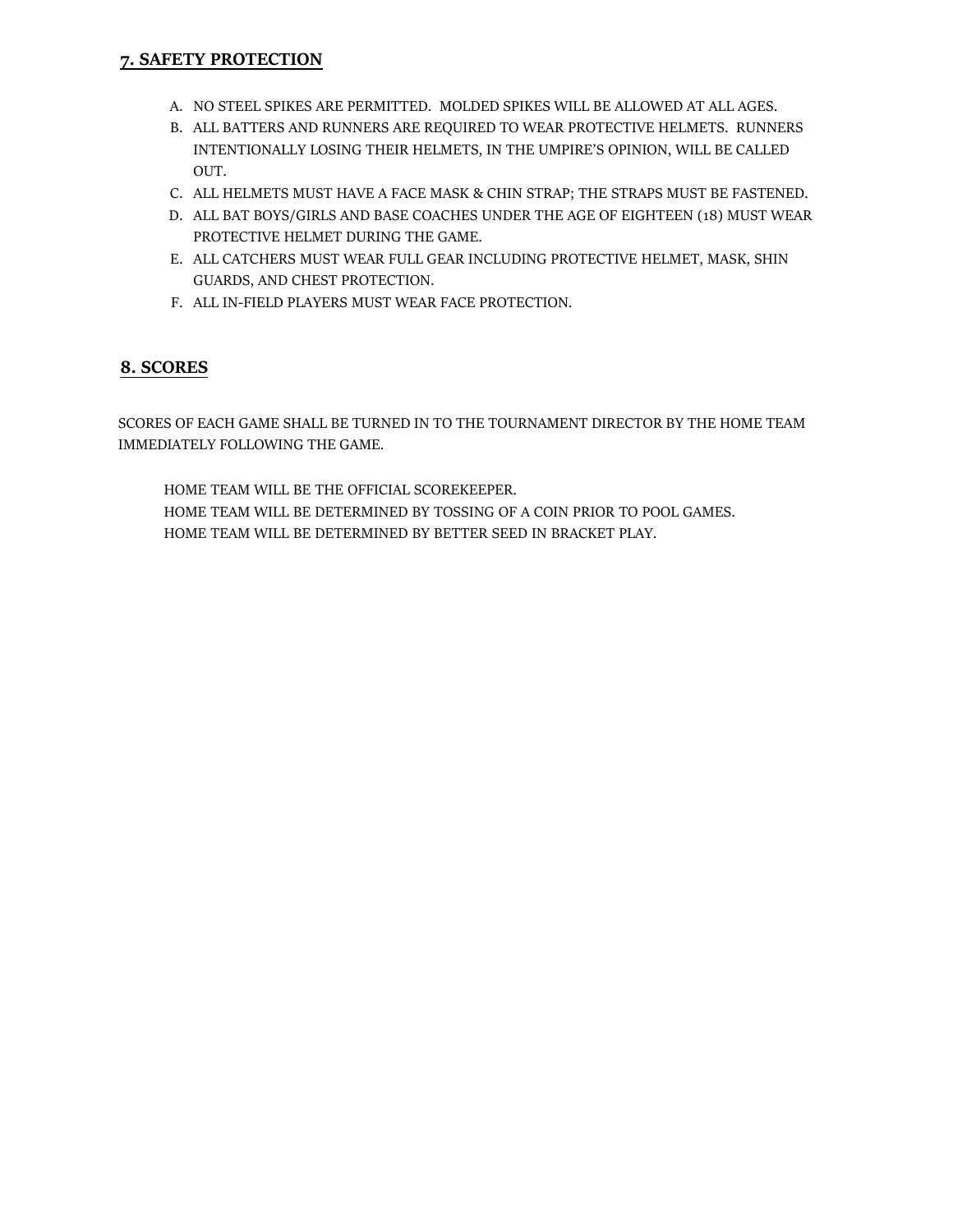#### **SPECIFIC DIVISION RULES**

#### **OHIO HIGH SCHOOL ATHLETIC ASSOCIATION SOFTBALL RULES WILL BE USED WITH THE FOLLOWING EXCEPTIONS:**

### **1. 8 & UNDER (COACH-PITCH) DIVISION**

- A. ALL GAMES WILL BE SIX (6) INNINGS, UNLESS SHORTENED BY DARKNESS, WEATHER, FIELD CONDITIONS OR TIME LIMIT.
- B. IF SHORTENED BY DARKNESS, WEATHER OR FIELD CONDITIONS AND LESS THAN FOUR (4) INNINGS HAVE BEEN COMPLETED, THE GAME WILL BE RESUMED FROM THE POINT OF SUSPENSION. HOWEVER, IF FOUR (4) INNINGS ARE COMPLETE OR THREE AND ONE-HALF (3-1/2) IF THE HOME TEAM IS LEADING, THE GAME IS COMPLETE.
- C. NO MORE THAN SIX (6) RUNS CAN BE SCORED IN AN INNING WITH THE EXCEPTION OF THE LAST INNING, WHICH IS THE "OPEN" INNING. THE UMPIRE SHALL DETERMINE LAST INNING BASED ON TIME LIMIT.
- D. IF A TEAM IS LEADING BY TEN (10) OR MORE RUNS AFTER FOUR (4) INNINGS (OR THREE AND ONE HALF (3-1/2) IF THE HOME TEAM IS LEADING) THE UMPIRE WILL STOP THE GAME AT THE COMPLETION OF THE INNING AND THE LEADING TEAM WILL BE THE WINNER.
- E. PITCHING DISTANCE WILL BE THIRTY (30) FEET
- F. 11" OPTIC YELLOW BALL WILL BE USED.
- G. BALLS WILL NOT BE CALLED.
- H. NO BUNTING IS PERMITTED.
- I. THE MANAGER OR COACH WILL PITCH UNDERHAND FROM A STANDING POSITION TO THEIR OWN PLAYERS. THE ARCH OF THE PITCH SHOULD BE A MAXIMUM OF (6) FEET.
- J. THE DESIGNATED PITCHER MUST HAVE AT LEAST (1) FOOT IN CONTACT WITH THE PITCHING "LINE" AT THE TIME OF THE PITCH. VIOLATION: DEAD BALL (NO PITCH, NO STRIKE)
- K. THE BATTER IS ALLOWED FIVE (5) PITCHES OR THREE (3) STRIKES TO HIT THE BALL. IF THE BATTER DOES NOT HIT AFTER FIVE (5) PITCHES OR THREE (3) STRIKES, THE BATTER WILL BE CALLED OUT, EXCEPT FOR FOULING THE FIFTH (5) PITCH OR THIRD (3) STRIKE. THERE ARE NO WALKS.
- L. THE DESIGNATED PITCHER MUST LEAVE THE PLAYING AREA AFTER THE BALL IS HIT, MAKING SURE NOT TO INTERFERE WITH THE BALL, RUNNER, OR FIELDER. THEY WILL REMAIN OFF THE FIELD UNTIL THE PLAY IS STOPPED. IF A BATTED BALL HITS THE DESIGNATED PITCHER, IT SHALL BE RULED A DEAD BALL (NO PITCH, NO STRIKE).
- M. NO STEALING OR LEADING OFF. THE RUNNER CANNOT ADVANCE ON A PASSED BALL. ONE (1) WARNING WILL BE GIVEN TO EACH TEAM. THE NEXT OFFENSE (AND SUBSEQUENT OFFENSES), BY EITHER TEAM WILL RESULT IN THE RUNNER AUTOMATICALLY BEING CALLED "OUT".
- N. A RUNNER MAY LEAVE THE BASE AFTER A PITCH HAS PASSED THE PLATE. IF A RUNNER LEAVES THE BASE BEFORE THE BALL CROSSES THE PLATE, THE UMPIRE WILL NOTIFY BOTH TEAMS OF THE INFRACTION AND RETURN THE RUNNER TO THE BASE FROM WHICH THEY LEFT. THE NEXT OFFENSE (AND SUBSEQUENT OFFENSES), BY EITHER TEAM WILL RESULT IN THE RUNNER AUTOMATICALLY BEING CALLED "OUT".
- O. OF TEN (10) PLAYERS CAN BE USED ON DEFENSE. THE EXTRA PLAYER WILL BE USED IN NORMAL OUTFIELD DEPTH ONLY. OUTFIELDS MUST BE IN THE GRASS AT THE TIME THE PITCH CROSSES THE PLATE.
- P. THE PLAYER AT THE PITCHER POSITION MUST HAVE AT LEAST ONE (1) FOOT IN THE CIRCLE AND BEHIND THE PITCHING LINE AT THE TIME OF THE PITCH. VIOLATION: DEAD BALL (NO PITCH, NO STRIKE).
- Q. ON DEFENSE, ONE (1) MANAGER OR COACH WILL BE PERMITTED IN THE OUTFIELD TO HELP POSITION PLAYERS, GIVE DIRECTION, ETC. HOWEVER IF THE UMPIRE FEELS THE PROGRESS OF THE GAME IS BEING DELAYED TOO MUCH, THE UMPIRE HAS THE AUTHORITY TO RULE AS HE/SHE FEELS FIT.
- R. PLAY STOPS WHEN UMPIRE CALLS "TIME-OUT". A TIME OUT WILL NOT AUTOMATICALLY BE GRANTED WHEN A PLAYER CALLS "TIME OUT". THE DEFENSIVE TEAM MUST STOP THE PROGRESS OF THE LEAD RUNNER IN ORDER FOR THE UMPIRE TO CALL "TIME OUT". ANY HESITATION BY RUNNERS IS TO BE INTERPRETED AS STOPPING.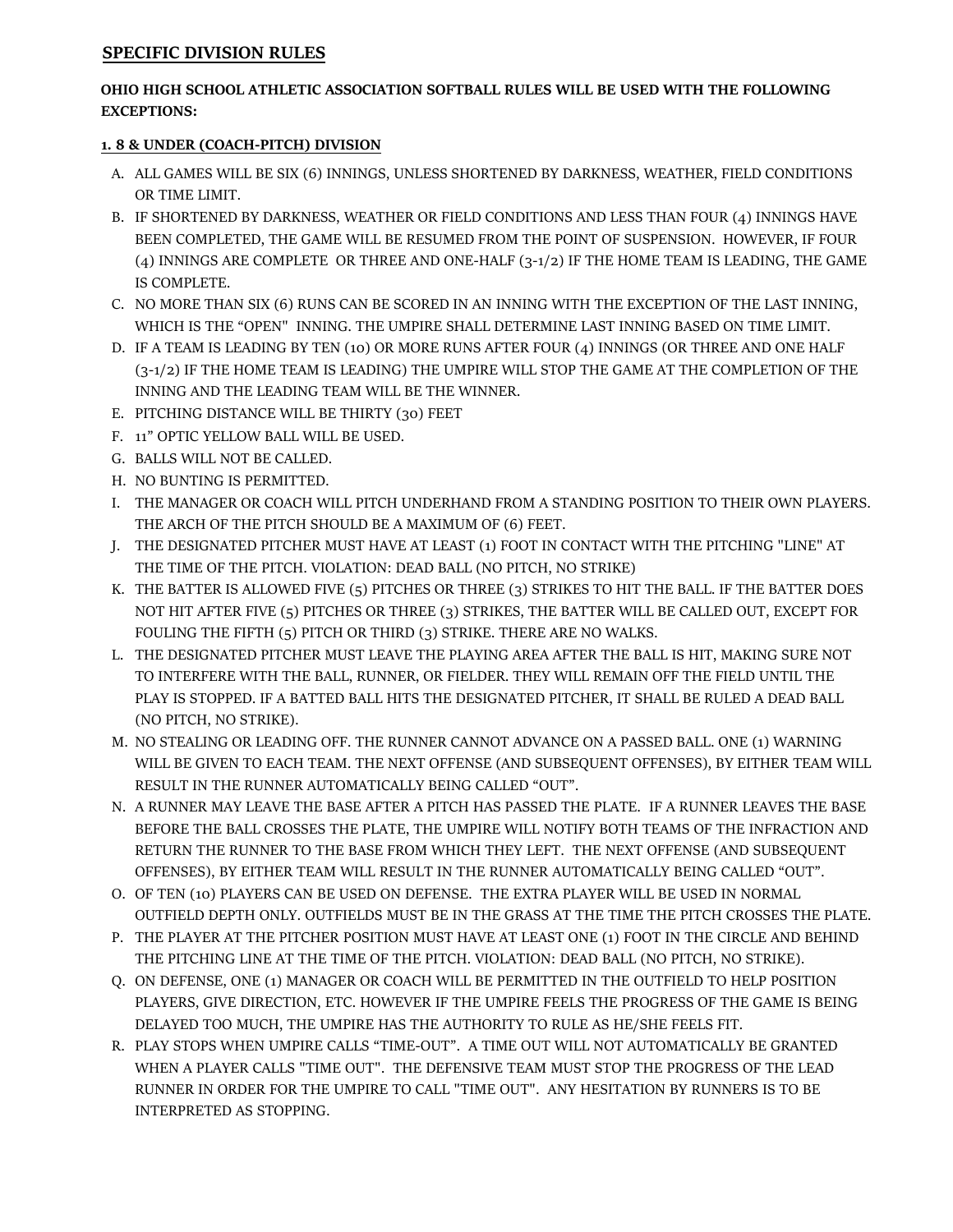## **2. 10 & UNDER DIVISION**

- A. ALL GAMES WILL BE SIX (6) INNINGS, UNLESS SHORTENED BY DARKNESS, WEATHER, FIELD CONDITIONS OR TIME LIMIT.
- B. IF SHORTENED BY DARKNESS, WEATHER OR FIELD CONDITIONS AND LESS THAN FOUR (4) INNINGS HAVE BEEN COMPLETED, THE GAME WILL BE RESUMED FROM THE POINT OF SUSPENSION. HOWEVER, IF FOUR (4) INNINGS ARE COMPLETE OR THREE AND ONE-HALF (3-1/2) IF THE HOME TEAM IS LEADING, THE GAME IS COMPLETE.
- C. NO MORE THAN SIX (6) RUNS CAN BE SCORED IN AN INNING WITH THE EXCEPTION OF THE LAST INNING, WHICH IS THE "OPEN" INNING. THE UMPIRE SHALL DETERMINE LAST INNING BASED ON TIME LIMIT.
- D. IF A TEAM IS LEADING BY TEN (10) OR MORE RUNS AFTER FOUR (4) INNINGS, OR THREE AND ONE HALF (3-1/2) IF THE HOME TEAM IS LEADING),THE UMPIRE WILL STOP THE GAME AT THE COMPLETION OF THE INNING AND THE LEADING TEAM WILL BE THE WINNER.
- E. PITCHING DISTANCE WILL BE THIRTY-FIVE (35) FEET
- F. 11" OPTIC YELLOW BALL WILL BE USED.
- G. ANY PITCHER MAY BE REMOVED FROM THE PITCHING POSITION AND RETURN BACK TO THE PITCHING POSITION ONE (1) TIME PER GAME, BUT NOT IN THE SAME INNING.
- H. INFIELD FLY RULE WILL NOT BE ENFORCED.
- I. NO DELAYED STEAL. A RUNNER MAY LEAVE THE BASE AFTER A PITCH HAS PASSED THE PLATE.
- J. IF A RUNNER LEAVES THE BASE BEFORE THE BALL CROSSES THE PLATE, THE UMPIRE WILL NOTIFY BOTH TEAMS OF THE INFRACTION AND RETURN THE RUNNER TO THE BASE FROM WHICH THEY LEFT. THE NEXT OFFENSE (AND SUBSEQUENT OFFENSES) BY EITHER TEAM WILL RESULT IN THE RUNNER AUTOMATICALLY BEING CALLED "OUT".
- K. IF A RUNNER STEALS A BASE ON THE FIRST INFRACTION OF THE LEAD-OFF RULE AND IS THROWN OUT WHILE STEALING, THE OUT WILL STAND.
- L. RUNNERS MAY STEAL HOME ONLY ON A PASSED BALL. IF THE BALL HAS BEEN RETREIVED AND NO ATTEMPT WAS MADE, THE PLAY IS OVER AND THE RUNNER MAY NOT ADVANCE.
- M. IF THE CATCHER MAKES A PLAY ON A RUNNER AT THIRD BASE, THE RUNNER MAY ADVANCE AT THEIR OWN RISK.
- N. ON A THIRD (3RD) STRIKE, THE BATTER IS OUT WHETHER THE CATCHER CATCHES OR DROPS THE BALL.
- O. A MAXIMUM OF TEN (10) PLAYERS CAN BE USED ON DEFENSE. THE EXTRA PLAYER WILL BE USED IN NORMAL OUTFIELD DEPTH ONLY.